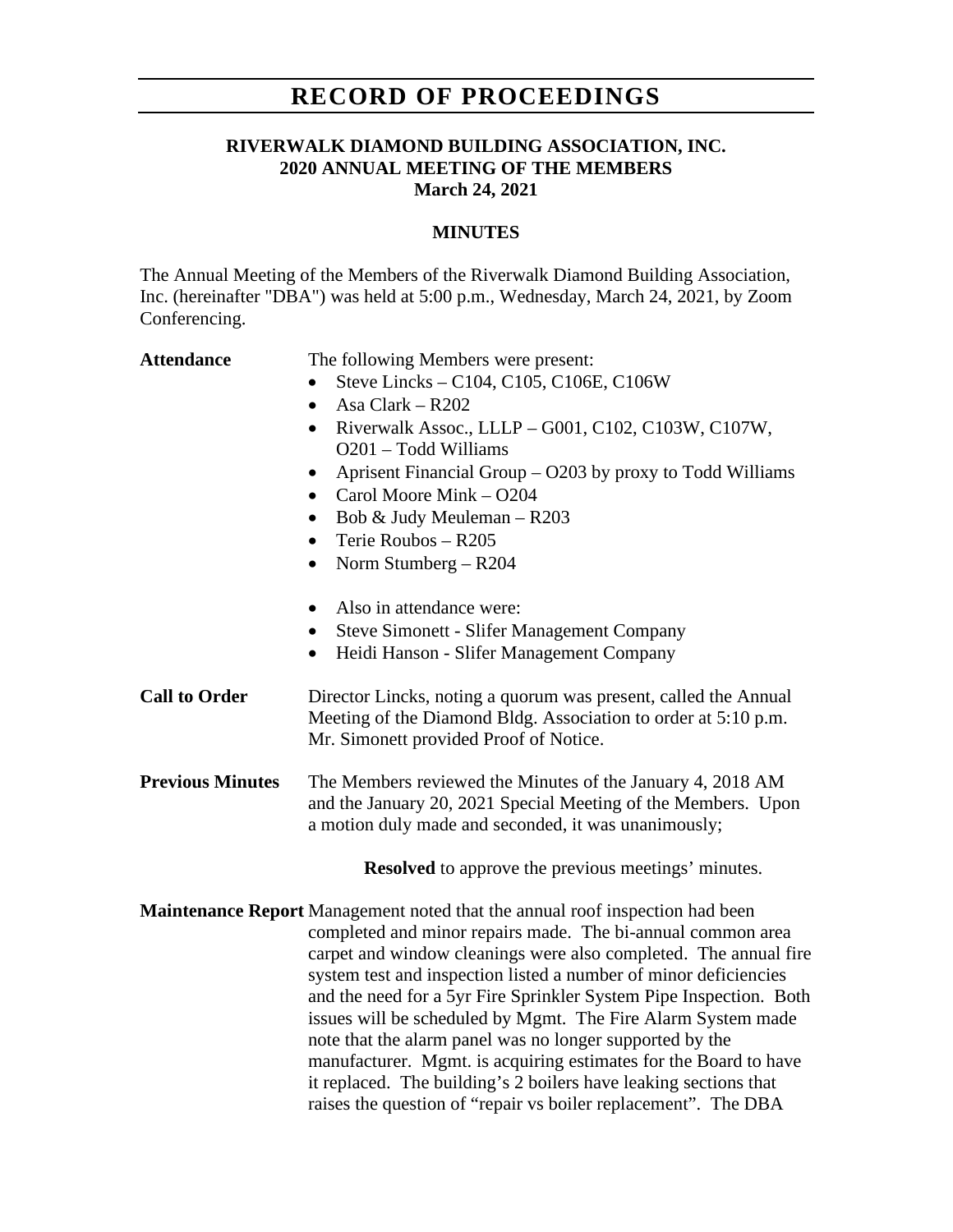# **R E C O R D O F P R O C E E D I N G S**

### **Riverwalk Diamond Building Association March 24, 2021 Annual Meeting Minutes**

|                           | Board, in cooperation with the Master Association, will make that<br>decision. The MA shares boiler expenses due to its sidewalk<br>snowmelt system uses. DBA Reserve Funds will be used for the<br>capital improvements.                                                                                                                                                                                                                                                                |
|---------------------------|------------------------------------------------------------------------------------------------------------------------------------------------------------------------------------------------------------------------------------------------------------------------------------------------------------------------------------------------------------------------------------------------------------------------------------------------------------------------------------------|
| <b>Financials</b>         | Management presented the 2020 Financials. Discussion of the<br>Balance Sheet and the Profit and Loss Statement followed. The<br>BS shows the Reserve Fund to be approximately \$248K and the<br>Operating account \$32K. There are no delinquent owner accounts.<br>The P&L shows an estimated 2020 EOY Loss of \$14,500<br>primarily due to the Legal Fees associated with the RDB<br>Residential LLC v. Riverwalk Diamond Bldg. Association lawsuit.                                   |
| <b>Proposed Budget</b>    | The 2021 Budget was presented as approved by the Board. Upon a<br>motion duly made and seconded, it was unanimously;                                                                                                                                                                                                                                                                                                                                                                     |
|                           | <b>Resolved</b> to ratify the 2021 Budget as presented.                                                                                                                                                                                                                                                                                                                                                                                                                                  |
| <b>Director Elections</b> | Terms of all 3 Board Members had expired prior to the meeting.<br>Discussion followed and in order to maintain alternating terms, a<br>motion was made to stagger the terms by having the At-Large Seat<br>expire in 2021, the Commercial Seat in 2022, and the Residential<br>Seat in 2023. The motion duly made and seconded, it was<br>unanimously;                                                                                                                                   |
|                           | <b>Resolved</b> to stagger the Director's Terms as motioned.                                                                                                                                                                                                                                                                                                                                                                                                                             |
|                           | Upon a motion duly made and seconded,                                                                                                                                                                                                                                                                                                                                                                                                                                                    |
|                           | By Acclamation, Steve Lincks shall serve as the At-Large<br>Director with a term ending in 2021, Todd Williams as the<br>Commercial Director through 2022, and Asa Clark as the<br>Residential Director through 2023.                                                                                                                                                                                                                                                                    |
| <b>Other Business</b>     | Ms. Moore-Mink (O204) requested consideration and approval of<br>a plan to section off a portion of the common hallway adjoining<br>Units O203 & O204, to be used for storage of her Interior Design<br>samples. Her intention is to either purchase or rent that part of the<br>common elements. It was concluded that further discussion of the<br>details and ramifications would be needed before a decision by the<br>Board and the Membership could be made. The Directors present |